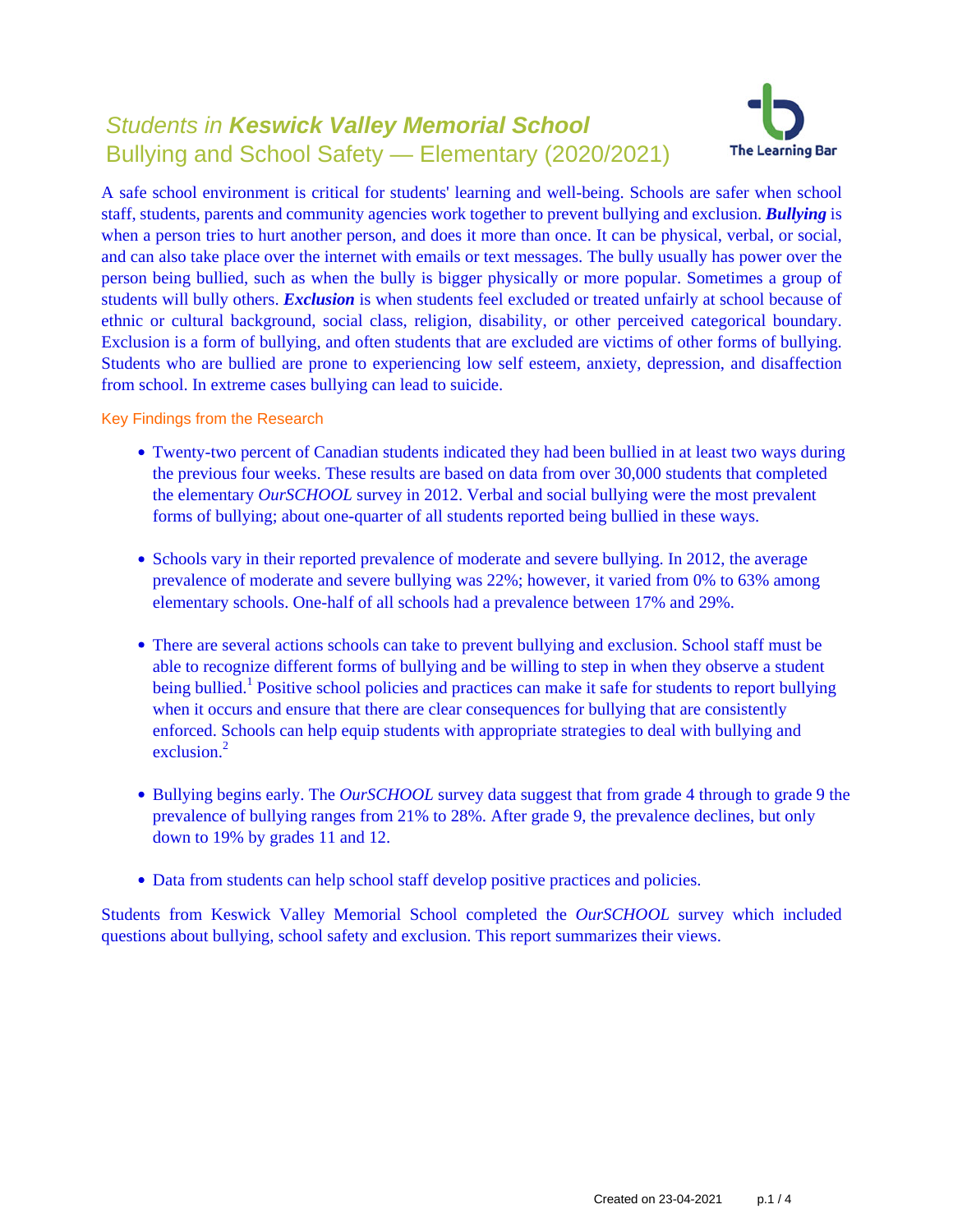## **1. The prevalence of school bullying**

The literature distinguishes between bullies, victims and those who are both bullies and the victims of bullying.<sup>3</sup> The percentage of students who report being victims of bullying is a useful school-level measure of the extent of bullying and its potential effects on youth. Students' reports of taking part in bullying and students' accounts of witnessing bullying are less useful as a school measure, because even a single incident of bullying may be seen or talked about by a wide range of students.

Overall, 59% of students in Keswick Valley Memorial School reported being a victim of bullying for at least one of the four types of bullying. In addition, *OurSCHOOL* classifies students as being moderate or severe victims. Figure 1 - shows the results for all students in Keswick Valley Memorial School, and separately for boys and girls, compared with the national average. Figure 2 indicates the types of bullying most often experienced by the students at Keswick Valley Memorial School. The results are based on students' reports of being victims of physical, social, verbal and cyber bullying in the previous 30 days.

**Figure 1: Prevalence of bullying at Keswick Valley Memorial School**







### **2. Where and when bullying occurs**

Bullying tends to occur most frequently in classrooms, hallways and the lunchroom, but this can vary among schools.<sup>4</sup> Students quickly learn where the 'hot-spots' are, which tend to be places where there is inadequate supervision.<sup>5</sup> Students at Keswick Valley Memorial School were asked where bullying happened most often in and near their school. The results are shown in Figure 3.





The students at Keswick Valley Memorial School were also asked when bullying most often occurred. Figure 4 displays the results.





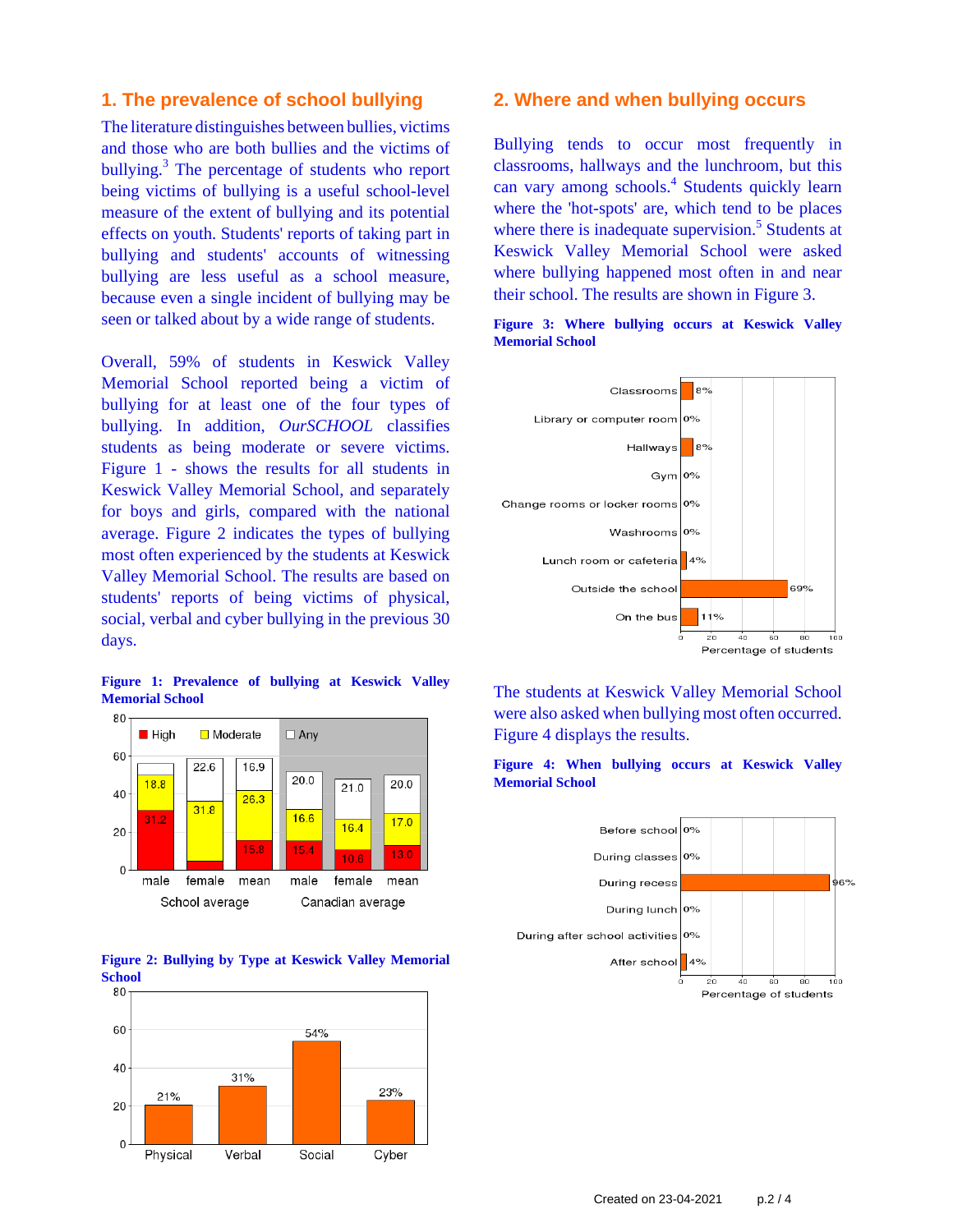# **3. How students respond to bullying**

Students in Keswick Valley Memorial School who reported being bullied in the past four weeks were asked what they did the last time they were bullied. Figure 5 summarizes their responses.





Figure 6 summarizes student responses when they saw or heard about a student being bullied.

### **Figure 6: Response when others are bullied at Keswick Valley Memorial School**



### **4. Measures to prevent bullying**

School policies and practices can help prevent student bullying. Students at Keswick Valley Memorial School indicated the extent to which they felt certain anti-bullying measures were practiced in their school. Figure 7 shows the percentage of students that agreed or strongly agreed that these practices were evident in their school.



### **Figure 7: Measures to prevent bullying at Keswick Valley Memorial School**

# **5. Students who feel excluded**

Many students feel excluded by their peers because of their ethnic or cultural background, social class, religion, disability, or other perceived categorical boundaries. Figure 8 shows the percentage of students who felt excluded by other students for various reasons.

### **Figure 8: Reasons students feel excluded at Keswick Valley Memorial School**